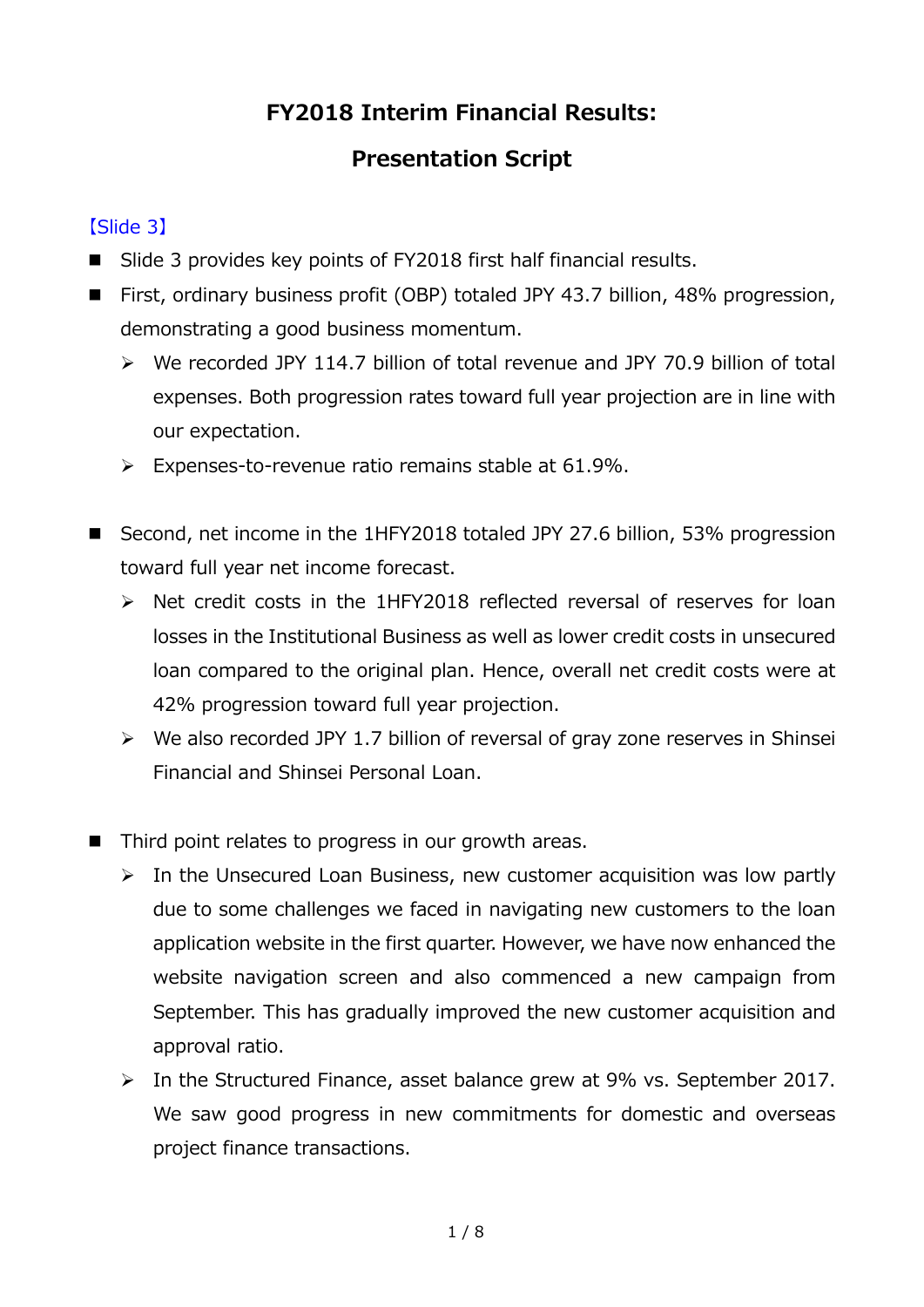We believe, our overall business progression is largely in line with our expectations and our business model has been advancing well under the stringent business environment.

Regarding our full year financial forecast, we believe that full year net income forecast will not significantly fluctuate from our original plan; lower loan growth in Lake Business might be viewed as a downside risk factor against our revenue plan for FY2018. In that case, net credit costs might be lower compared to our full year plan. As a result, we believe net impact on this fiscal year net income will not be material.

We aim to achieve the full year net income forecast. At the same time, going forward we seek to increase the mid-/long-term bottom line profits by focusing on business alliances with non-financial players and with non-organic growth in domestic and overseas nonbank business areas.

Please note that next medium term management plan which starts from FY2019 is currently under development. Therefore, we do not plan to hold the annual Shinsei IR Day during the  $4<sup>th</sup>$  quarter of this fiscal year.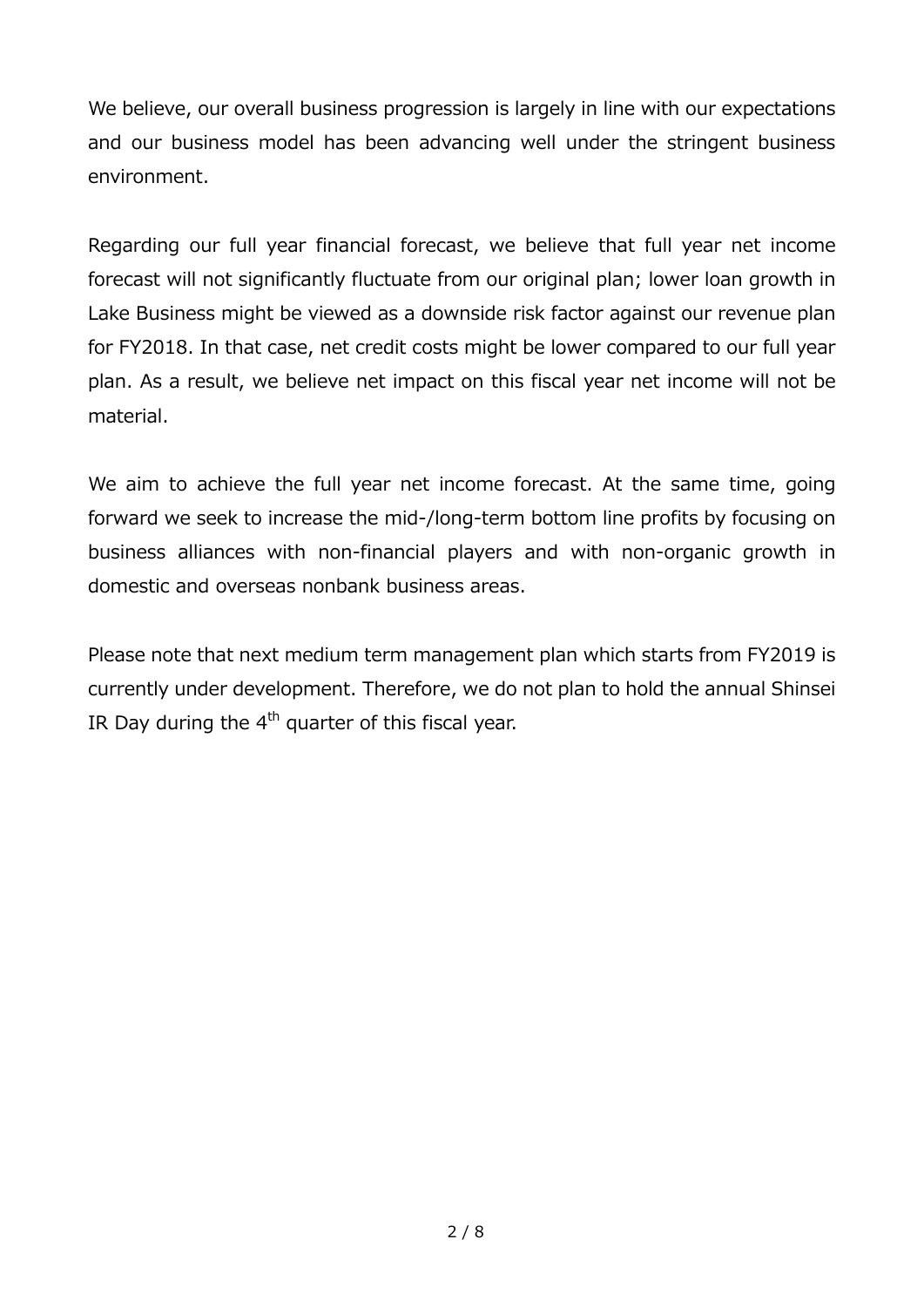#### 【Slide 4】

■ Slide 4 shows a summary table of FY2018 first half financial results. I have explained the key points in the slide 3. Please let me move on to the next page.

# 【Slide 5】

- Page 5 covers net interest income.
	- $\triangleright$  Net interest income increased 3% to JPY 66.3 billion.
	- $\triangleright$  On the right hand side graph, we compared year-on-year changes of net interest income with major banks and regional banks since the introduction of the negative interest rate policy.
	- $\triangleright$  Our net interest income continues to show positive growth every year, reflecting an increase in net interest income from unsecured loans.

# 【Slide 6】

- Page 6 relates to net interest margin and yields.
	- $\triangleright$  Net interest margin (NIM) continues to increase and now stands at 2.43%.
	- $\triangleright$  Yield on interest earning assets bottomed out in FY2016, and loan yield has been increasing since then.
	- $\triangleright$  At the same time, funding costs has been maintained at low level reflecting redemption of high-cost subordinated bonds as well as keeping the overall deposit costs at low level.

# 【Slide 7】

- Page 7 shows noninterest interest income.
	- $\triangleright$  Noninterest income decreased 7% to JPY 48.3 billion.
	- $\triangleright$  This reflects an absence of a large gain on equity sales in the previous year and a decrease in derivative related income. This was partly offset by improved fee income in APLUS FINANCIAL and retail banking businesses.
	- $\triangleright$  In addition, the payment of ATM fees to affiliated banks is expected to decrease from the 2HFY2018 as we have revised our loyalty program called "Shinsei Step Up Program" in the Retail Banking.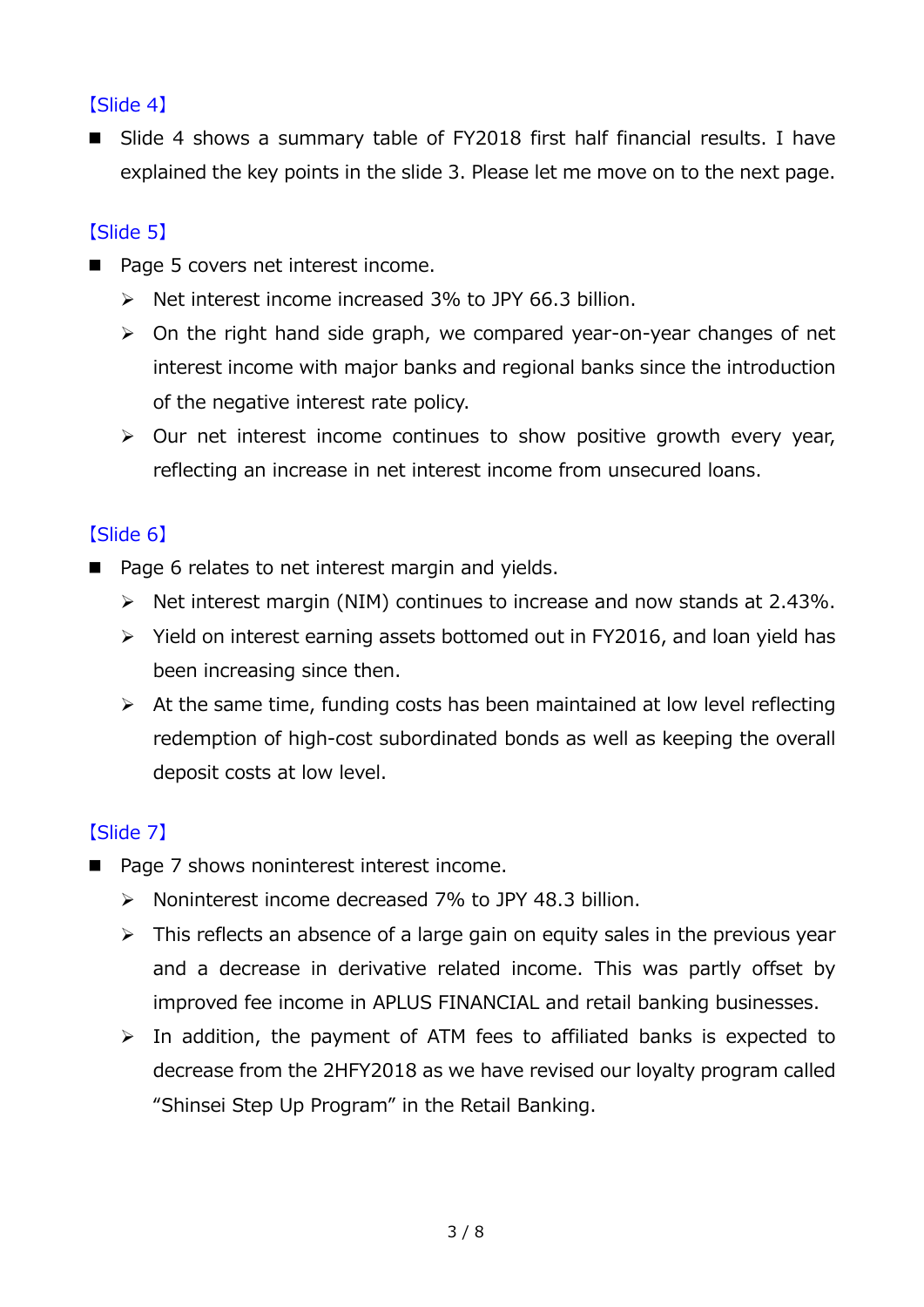#### 【Slide 8】

- Page 8 illustrates productivity enhancement projects.
	- $\triangleright$  We expect the project benefits to now total JPY 8 billion in FY2018 compared to FY2015 as we have identified new initiatives. These initiatives are progressing well to achieve our FY2018 target.
	- $\triangleright$  For instance, we have identified various new front office related operational efficiency projects in FY2018, including new initiatives in the Retail Banking and they have been progressing steadily.
	- $\triangleright$  In addition, we are working on realignment of the Group's offices in Tokyo area.
	- $\triangleright$  We believe that shifting from entity-wide organization format to function-wide organization format will facilitate optimal and efficient operations.
	- Project benefits in and after FY2019 will be incorporated into our next medium term management plan and we will continue to accumulate these projects benefits going forward.

# 【Slide 9】

- Page 9 shows expenses.
	- $\triangleright$  Expenses declined 1% to JPY 70.9 billion.
	- $\triangleright$  On the right hand side graph, we have compared our expense-to-revenue ratio with major banks and regional banks. As it is evident from the graph, our expense-to-revenue ratio is lower than other Japanese Banking Groups.
	- $\triangleright$  We have been offsetting increases in expenses for IT enhancement and top line growth with benefits from productivity enhancement to bring the total expense under control.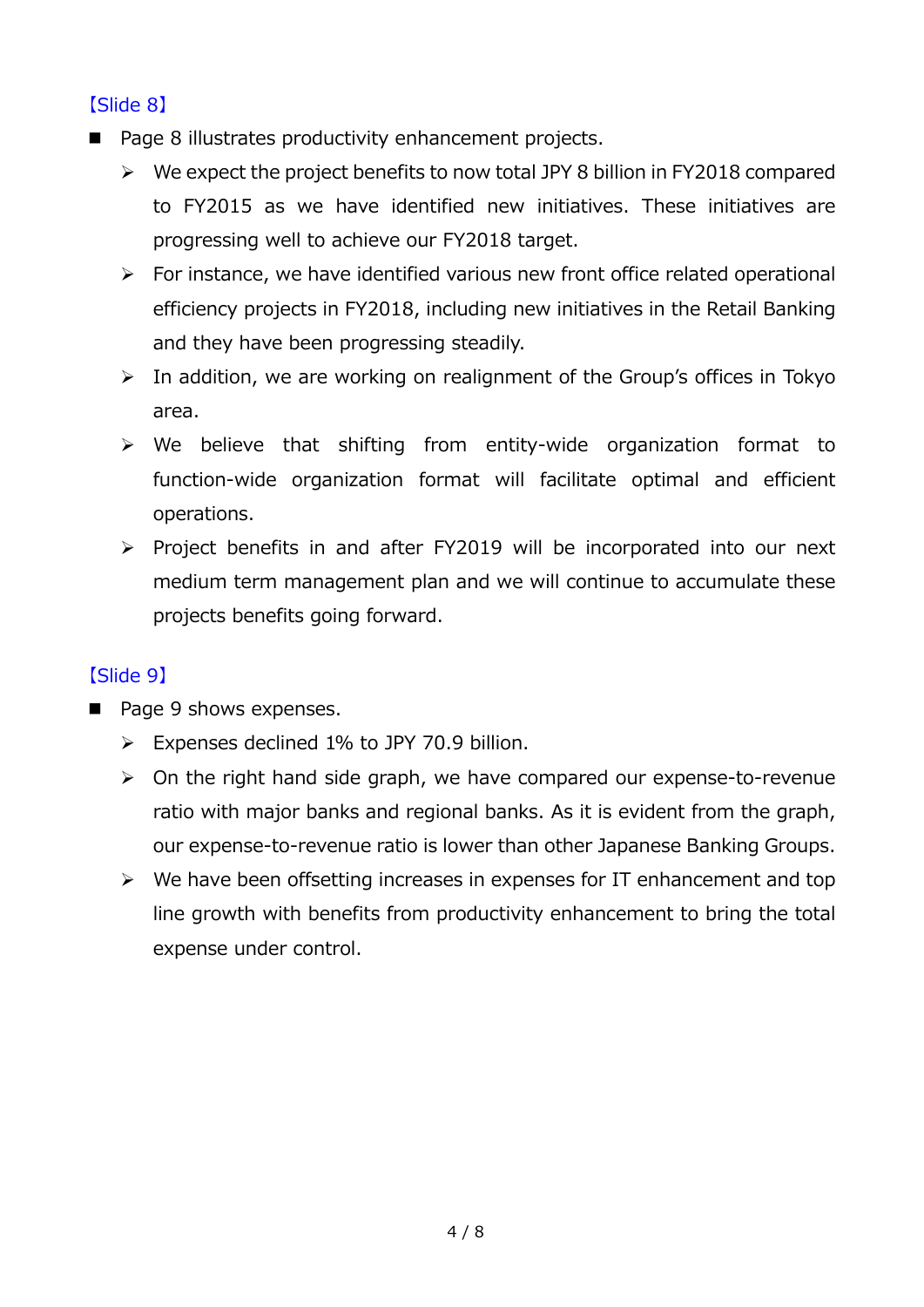#### 【Slide 10】

- Page 10 relates to the net credit costs.
	- $\triangleright$  Net credit costs decreased 27% to JPY 14.4 billion.
	- This includes JPY 3 billion of net credit costs recoveries in the 1HFY2018 due primarily to calculation of general reserve for loan losses in accordance with growth in structured finance portfolio including project finance transactions etc.
	- $\triangleright$  Net credit costs ratio of unsecured loan was down to 3.2% reflecting credit recovery from former-Lake portfolio in Shinsei Financial as well as flattish loan balance. Without this write-back impact in Shinsei Financial, the ratio would have been 3.6% which is at the same level as recorded in the 1QFY2018.
	- $\triangleright$  Increase in net credit costs in APLUS FINANCIAL reflects provisioning related to a bulk sale of delinquent loans in the 1QFY2018. Without this factor, the net credit costs ratio would have been 1.2% consistent with the ratio in 1QFY2018.

#### 【Slide 11】

- $\blacksquare$  Page 11 shows capital adequacy.
	- $\triangleright$  We maintained common equity Tier 1 ratio at 12.2%, which is ample level according to our portfolio.

# 【Slide 12】

- Page 12 highlights trends of excess interest repayment, or Kabarai.
	- The gray zone reserve for Shinsei Financial and Shinsei Personal Loan was partly released amounting to JPY 1.7 billion.
	- Total gray zone reserve is now at JPY 65.7 billion with 4.8 years-worth of coverage ratio. We believe it is sufficient from a Group-wide perspective.
	- $\triangleright$  While the number of disclosure claims and the actual repayments decreased from the 1QFY2018, we continue to monitor these indicators to maintain sufficient reserve level.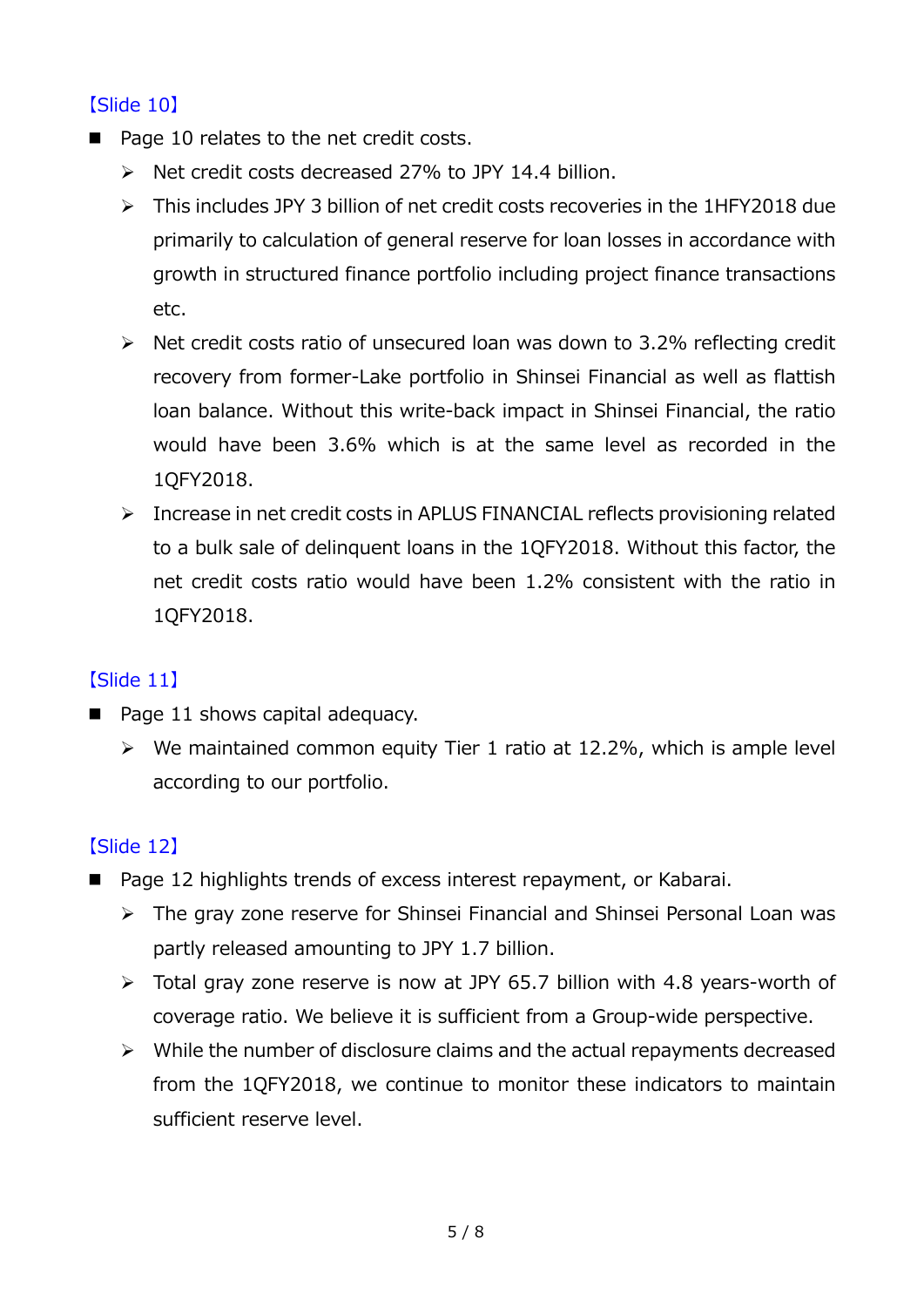#### 【Slide 14】

- Page 14 relates to the Unsecured Loan Business.
	- Unsecured loan balance totaled JPY 515 billion, JPY 7 billion of increase from September 2017 but JPY 4 billion of decrease from March 2018.
	- $\triangleright$  This reflected lower new customer acquisition in Lake ALSA compared to our initial plan. Lake ALSA started this April and its balance stood at JPY 10.7 billion on a stand lone basis as of September 2018.
	- $\triangleright$  Net credit costs decreased 34% compared to 1HFY2017 due to the credit recovery from the former Lake portfolio in Shinsei Financial as well as the absence of credit cost increase associated with loan balance increase. As a result, OBP after net credit costs increased by 117%.
	- $\triangleright$  In the business performance, the number of new customer acquisition was 26K and the approval rate was at 29.5% in the 2Q.
		- $\Diamond$  In the 1QFY2018 Lake ALSA faced the necessity for distinction between Lake ALSA and old Bank Lake and challenges in navigating new customers to the new website, which caused fewer applications and lower credit score applicants.
		- $\Diamond$  To overcome this issue, we have taken various measures such as revising website to smoothly navigate customers and introducing "60 days no interest" campaign from September. The business performance has been gradually improving.

# 【Slide 15】

- Page 15 explains the Structured Finance Business.
	- Structured finance assets balance grew at 9% from September 2017 and at 8% from March 2018 to JPY 1.5 trillion.
	- As I mentioned earlier, JPY 3 billion of net credit recoveries was recorded in the 1HFY2018 due primarily to calculation of general reserve for loan losses in accordance with growth in the structured finance portfolio including project finance transactions etc.
	- $\triangleright$  In the business performance,
		- $\Diamond$  The amount of new commitments in project finance increased due to domestic mega solar and biomass projects, as well as overseas wind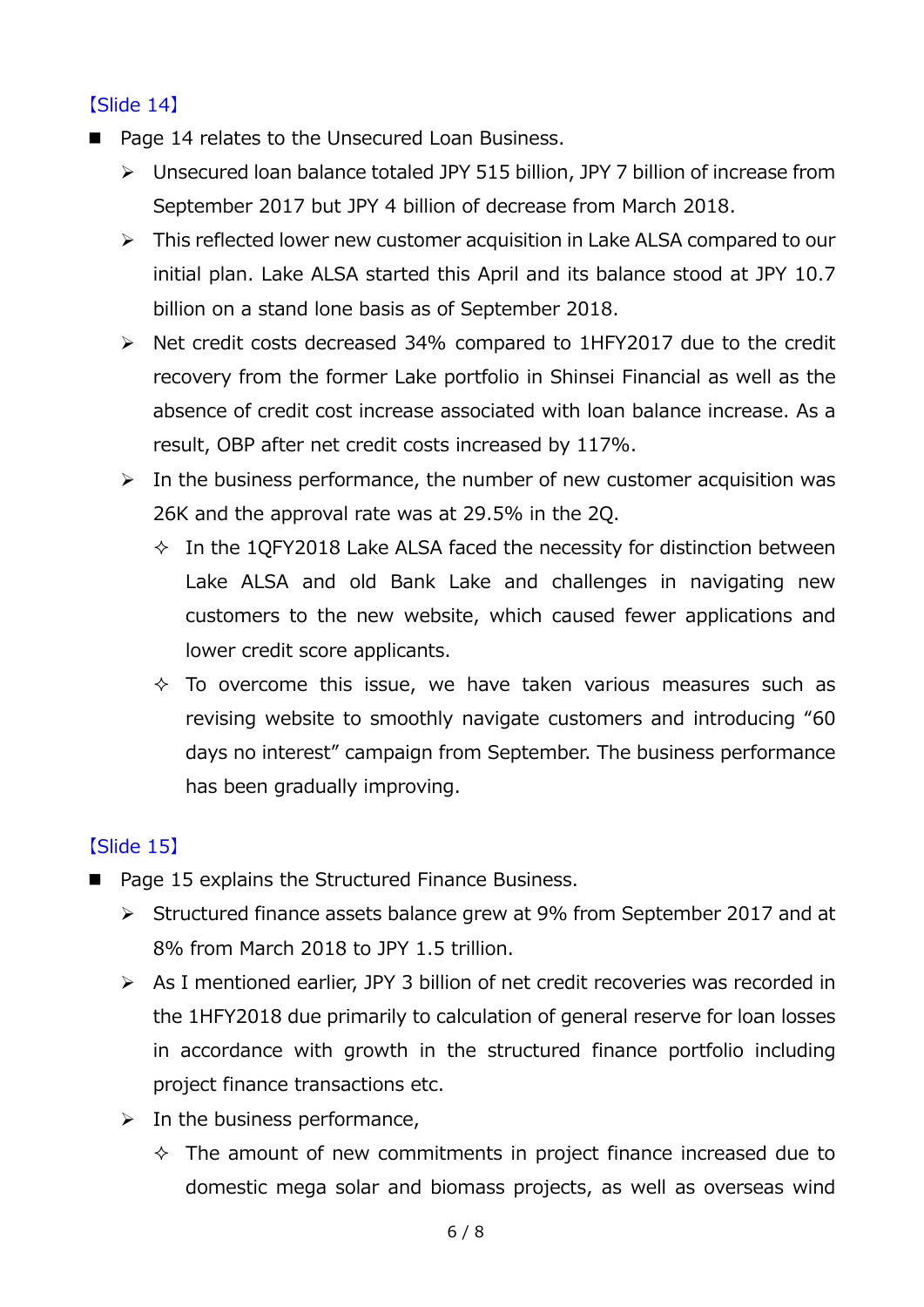power project and so on.

- $\Diamond$  In real estate finance, the amount of new disbursement decreased in the 1HFY2018 as we concluded sizable deals in 1HFY2017. We continue prudent operations considering market situation, risk-return of individual deals and diversification of portfolio in the real estate finance. We selectively operate mainly in residential and warehouse facilities.
- $\triangleright$  Regarding project finance to renewable energy projects, there is a draft proposal of ministerial ordinance to change enforcement regulations of the special measures law which defines the Feed-in Tariff (FIT) system, and the government is seeking public comments on this matter. We think that such changes would make some already approved transactions to be reduced due to the revised FIT price or shortened FIT period depending on the actual changes in its procedures and conditions if this proposal were to go through.
- $\triangleright$  Some developers/sponsors would relinguish commercialization of the existing transactions due to the deterioration of their profitability. It would bring negative impact on our project finance business initially.
- $\triangleright$  We believe that the mid-/long-term business opportunities remain significant for us by putting together biomass and wind power as well as solar power when we take into consideration of the aggressive target of renewable energy and the global trend towards environmental friendly businesses.

#### 【Slide 18】

- Page 18 shows the Retail Banking Business.
	- $\triangleright$  Net interest income increased due to an increase in interest margin from foreign currency deposits.
	- $\triangleright$  Sales revenue from insurance products in the asset management business contributed to improvement in noninterest income.
	- Ordinary Business Loss after Net Credit Costs shrank significantly vs a year ago.